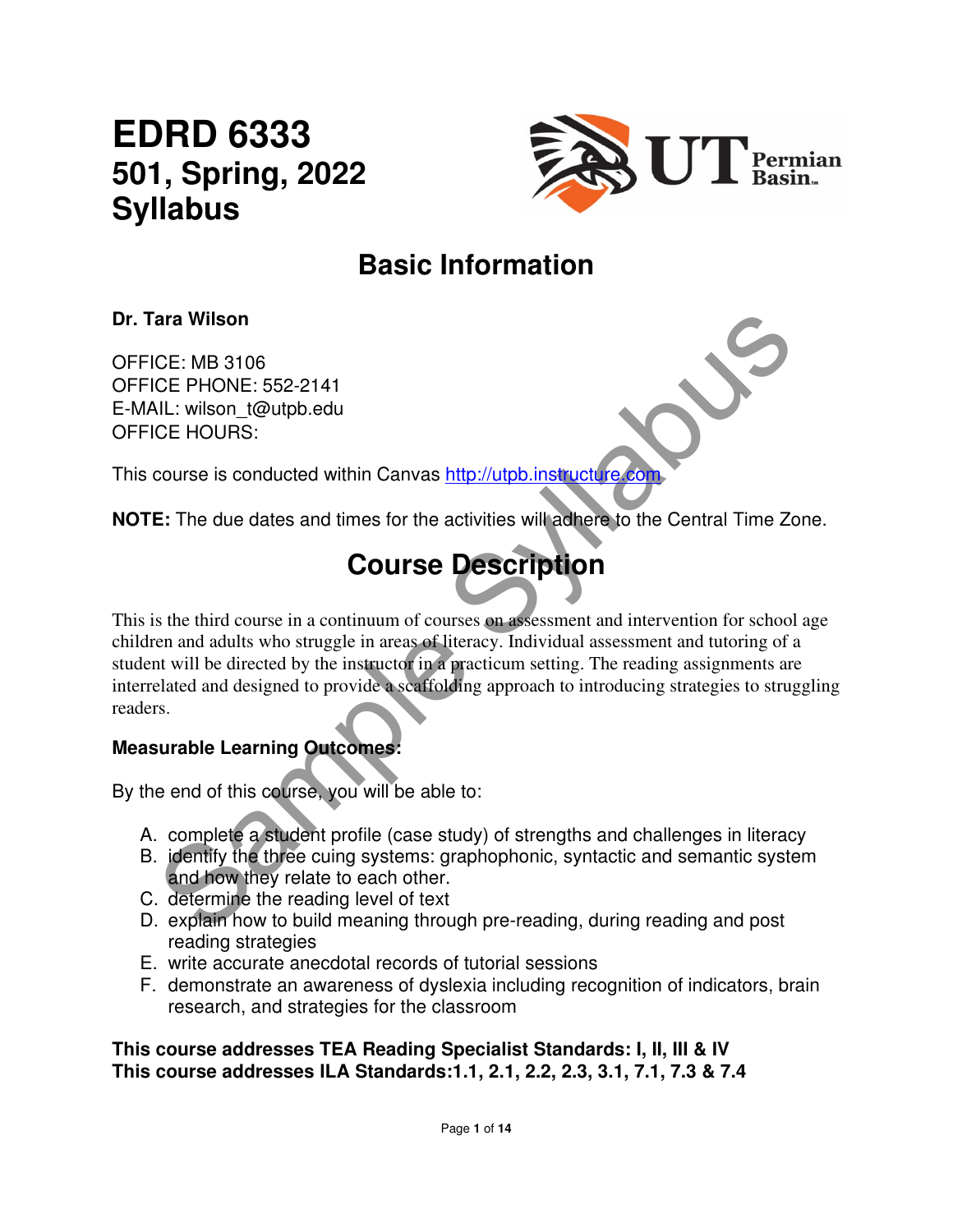### **Prerequisites: Admittance into the Literacy master's program**

#### **Required Materials:**

- Beers, K. (2003). *When Kids Can't Read What Teachers Can Do: A guide for teachers 6- 12.* Heinemann. ISBN: 978-0-86709-519-7
- Eide, B. L. & Eide, F.F. (2011) *The Dyslexia Advantage: Unlocking the Hidden Potential of the Dyslexic Brain.* Penguin. ISBN: 978-0-452-29792-0

#### **Recommended Materials:**

Gillet, J, Temple, T. & Crawford, A. *Understanding Reading Problems: Assessment and Instruction, 7<sup>th</sup> edition.* Pearson. (This is the main textbook for EDRD 6321 Diagnosis)

Shaywitz, S. (2003*). Overcoming Dyslexia: A New and Complete Science-Based Program for* 

*Reading Problems at Any Level*. Random House. ISBN: 978-0-679-78159-2

Both of these text offer more, beneficial information.

# **Important Academic Dates**

UTPB Academic Calendar

# **Course Overview**

### **Description of Assignments:**

**Solution Syllabuset Syllabuset Syllabuset Syllabuset Syllabuset Syllabuset Syllabuset Syllabuset Syllabuset Syllabuset Syllabuset Syllabuset Syllabuset Syllabuset Syllabuset Syllabuset Syllabuset Syllabuset Syllabuset Syl** This practicum focuses on developing a case study by administering assessments to one student, in second grade or above, over the semester. The case study evolves as an academic portrait of a student and includes a portfolio of information compiled over the length of a semester. The purpose of your study is to analyze the student's literacy development in areas of reading, writing, and spelling ability using multiple sources such as those listed below. Time spent with the student involves formal and informal assessments. The requirement is that you spend 55 hours completing the practicum portion. This includes time spent: 1:1 with a tutee, preparing lessons, collaborating with colleagues, scoring assessments and interpreting the data. Work for this study will occur with parental permission and occur outside the tutee's regular academic class time. Components of the case study will be discussed as needs arise throughout the semester. Candidates will be monitored throughout the study by means of personal or video conferences with the professor of the course. To protect privacy, information from the case study will be shared with the administrator and /or classroom teacher only if permission is granted by parent. (See permission letter).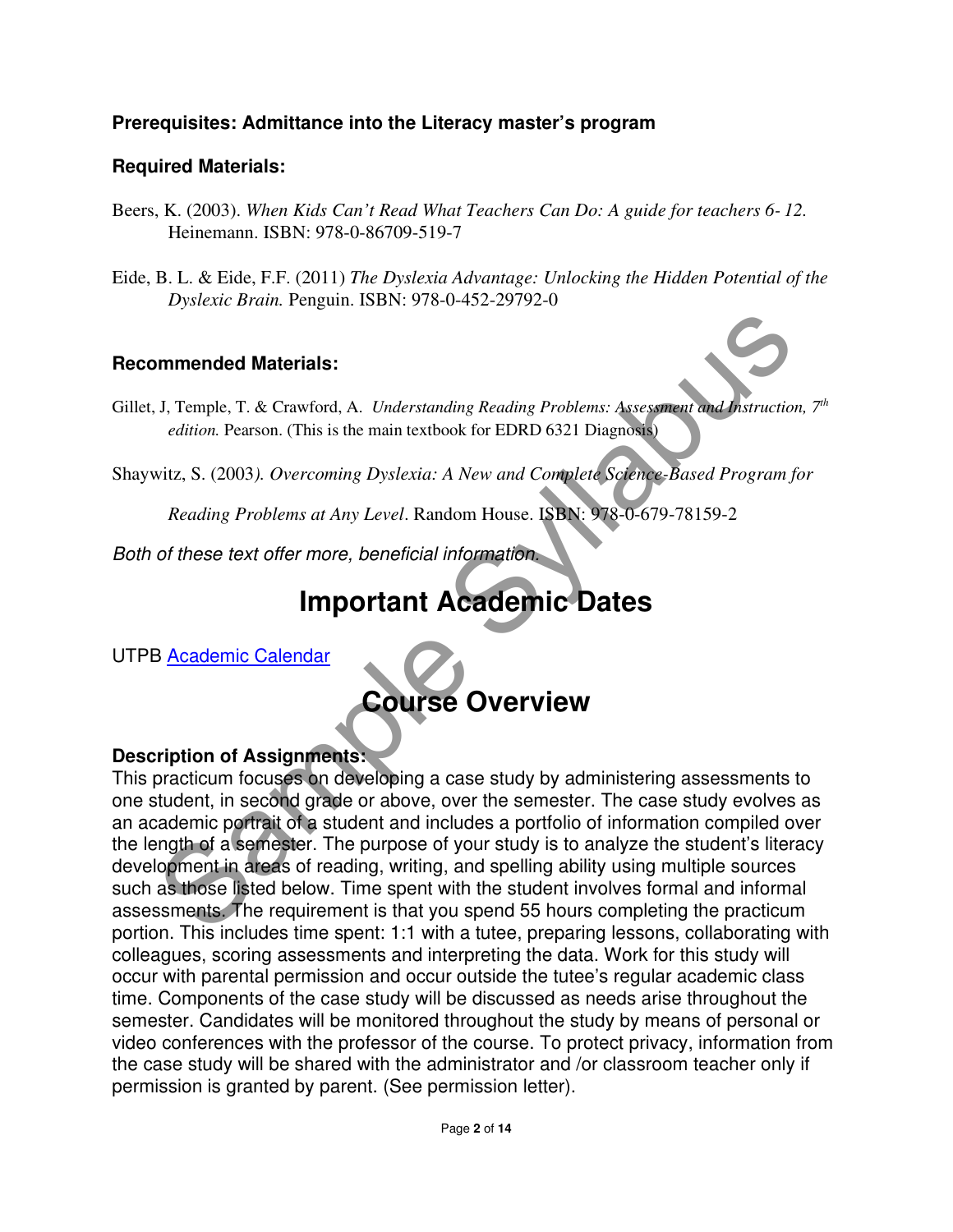**Your administrator needs to be aware of your coursework and needs to sign off on your anecdotal record log. Parental permission needs to be obtained. Parents and administration may wish to see your results. (worth 10 points)** 

#### **Case Study (objectives A, B, C & E)(TEA I, II, III & IV) (ILA1.1, 2.1, 2.2, 3.1, 7.1, 7.3 & 7.4)(worth a total of 260 points)**

**Part A:** Candidates will select one struggling learner to work with during the semester. The student profile module is designed to help diagnosis the learner's strengths and challenges. Information for the profile is included in Miscue Analysis Made Easy by Wilde. The student needs to be in 2<sup>nd</sup> grade or above to get the most out of the data. See your professor if this is an issue.

enges. Information for the profile is included in *Miscue Analysis Made Easy* by<br>
a. The student needs to be in 2<sup>24</sup> grade or above to get the most out of the data.<br>
Corur professor if this is an issue.<br>
Corur professor i Candidates will begin by completing the Burke's interview (worth 10 points) that meets the needs of the learner. Candidates will prepare and complete a miscue analysis, code it, and then complete a retelling (worth 25 points). The selection should be an informational text. In addition, candidates will administer a writing sample and code it according to the Problems in Reading text (worth 10 points). Each task requires a reflection following its completion. Levels and results will be recorded. After completing the profile, candidates will submit it to the instructor for feedback. At this point the case study will **not** include the closing interview and some of the strategies. It will not have the final essay that is a component contained in the end of the semester analysis. The instructor will give feedback to make sure that the candidate is on the correct track. Candidates can make adjustments if needed. The completed module will be submitted for a grade.

 Other tasks involved within the case study are: word list, readability test, spelling level, and letter to tutee (all worth 10 points each). Instructions on how to complete these task can be found in Canvas.

#### **Part B**

**Retrospective miscue analysis project:** This assignment consists of revisiting the original selection that was administered to the learner, administering the selection again, and doing the same with the retelling. Candidates may ask their learner to help with the coding. This allows the learner to be aware of any progress made. This project is beneficial in building awareness of the strengths and challenges of the learner. Be sure to emphasize strengths to the learner and approach challenges as goals that can be accomplished. A summary of findings will be written. Reading behaviors and levels of assessment gains or lack of gains will be noted. (In the final essay, candidates will compare the results of the prior miscue analysis and report any changes and offer suggestions for further development of the student. (Final Portrait of a Reader). **Final Exam Essay:** Candidates will complete a comprehensive portrait (worth 50 points) of their learner in the form of a narrative essay. Candidates need to refer to research in the essay. For example, if an intervention based on a researcher like Tovani or Beers or some of the other researchers candidates have studied are used, then the candidate will cite them or when a candidate uses a strategy from Beers or one of the other textbook writers, the candidate will cite it and refer to it in the essay. With this project, candidates will consider what they have learned about their learner by revisiting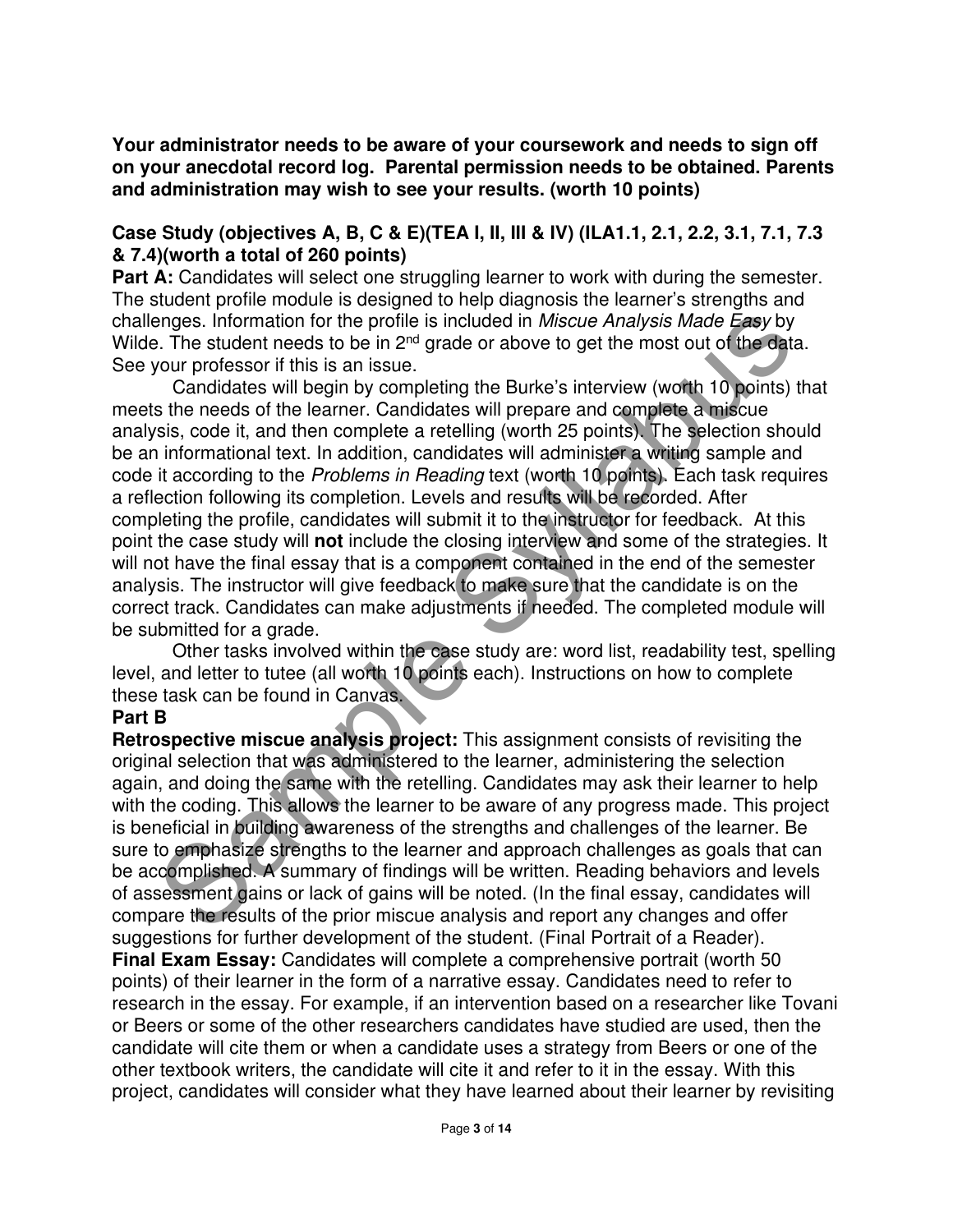and reporting on the student profile. Reflections from the anecdotal records (worth 10 points) and analysis of the progress of the learner on the strategies are components of the assignment. The essay ends with suggestions of what this learner should do to continue progressing in building reading comprehension. This is a professional report similar to one that candidates may be called upon to provide to parents or to administration in the future.

For extra credit: Candidates are encouraged to present the skills they have learned from developing a case study at a faculty meeting, a grade level meeting, to a school administrator or at another educational setting. Candidates will be supplied with feedback sheets for the presentation. This presentation will add extra points to the final grade.

### **Comprehension Strategies (objectives B & D)(TEA I & II)(ILA 1.1, 2.1, 2.2, &**

mistrator or at another educational setting. Candidates will be supplied with<br>pack sheets for the presentation. This presentation will add extra points to the fin<br>e.<br>9.<br>Prehension Strategies (objectives B & D)(TEA I & II)( **2.3)(worth 100 points)** Candidates will prepare and present digitally five comprehension building strategies designed to help the learner. These will be completed and posted in the discussion board as stated in the calendar. Candidates will administer a minimum of three of these intervention strategies to the case study learner throughout the semester. The strategies will be placed at the back of the case study notebook for safe keeping. Depending on the selected text, candidates may use informational text or fiction to match the selections to the strategy. The strategies focus on: inferencing, pre-reading, during reading, post reading, vocabulary, rereading, and chunking. A list of strategies is in the resource module, and all are found in the Beers text.

**Reflective Notebook (objectives B & D)(TEA I, II & III)(ILA1.1, 2.1 & 3.1)(worth 150 points)** Candidates will keep a reflective notebook over the assigned readings and lectures for When Kids Can't Read What Teachers Can Do: A guide for teachers 6- 12:1-2. Entries will consist of a brief summary of the reading and a reflection/connection to the reading assignment. The notebook will be collected twice during the semester.

#### **Dyslexia Awareness (objective F) (TEA III) (ILA 1.1 & 2.1)(worth a total of 35**

**points)** Candidates will participate in ongoing online discussions based on their reading assignments in The Dyslexia Advantage on the study of dyslexia. A variety of power Points, state produced and university research based materials and activities will supplement the component. Some prompts will be provided but candidates are encouraged to post prompts as well.

#### **Grading:**

| <b>Course Activity</b> | <b>Points</b> |
|------------------------|---------------|
| <b>Dyslexia</b>        | 10            |
| <b>Burke Interview</b> | 10            |
| Word List              | 10            |
| <b>Writing Sample</b>  | 1 ႐           |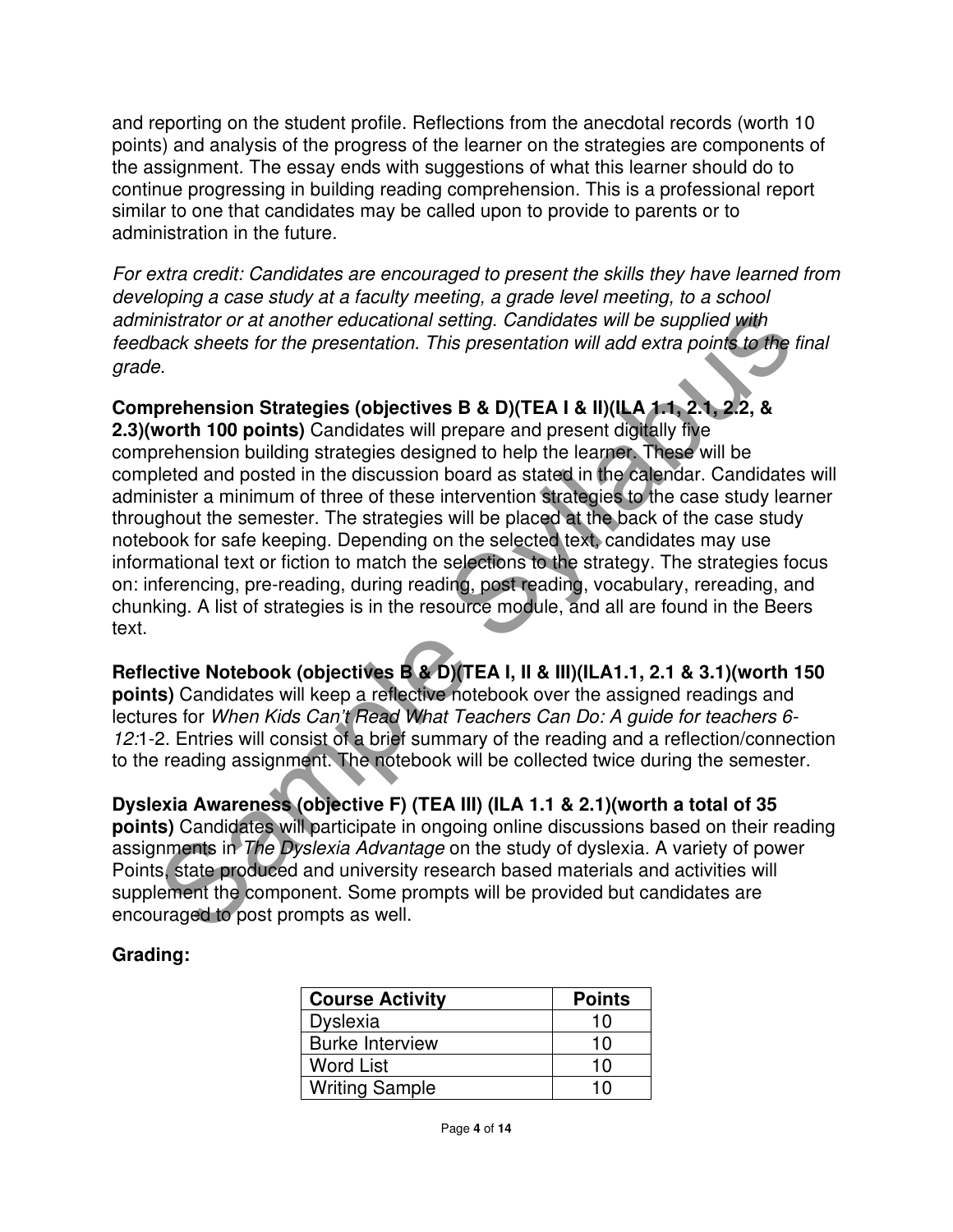| <b>Course Activity</b>   | <b>Points</b> |  |
|--------------------------|---------------|--|
| <b>Readability Test</b>  | 10            |  |
| <b>Spelling Level</b>    | 10            |  |
| <b>Case Study Report</b> | 50            |  |
| <b>Strategies</b>        | 50            |  |
| 5 Choices                | 50            |  |
| <b>Notebook</b>          | 150           |  |
| <b>Anecdotal Records</b> | 10            |  |
| Miscue Analysis (2x)     | 50            |  |
| Letter                   | 10            |  |
| Admin Approval           | 10            |  |
| Discussions (8)          | 25            |  |
| Total                    | 450           |  |

#### **Grading Scale:**

|                                                                                                                                                                                                                                                                                                                                                                                         | Letter                                                                                                               |              | 10                  |  |
|-----------------------------------------------------------------------------------------------------------------------------------------------------------------------------------------------------------------------------------------------------------------------------------------------------------------------------------------------------------------------------------------|----------------------------------------------------------------------------------------------------------------------|--------------|---------------------|--|
|                                                                                                                                                                                                                                                                                                                                                                                         | Admin Approval                                                                                                       |              | 10                  |  |
|                                                                                                                                                                                                                                                                                                                                                                                         | Discussions (8)                                                                                                      |              | 25                  |  |
|                                                                                                                                                                                                                                                                                                                                                                                         |                                                                                                                      | <b>Total</b> | 450                 |  |
| ing Scale:                                                                                                                                                                                                                                                                                                                                                                              |                                                                                                                      |              |                     |  |
|                                                                                                                                                                                                                                                                                                                                                                                         | <b>Grade Range</b>                                                                                                   |              | <b>Letter Grade</b> |  |
|                                                                                                                                                                                                                                                                                                                                                                                         | 420 points and above                                                                                                 |              | A                   |  |
|                                                                                                                                                                                                                                                                                                                                                                                         | 382 to 419 points                                                                                                    |              | B                   |  |
|                                                                                                                                                                                                                                                                                                                                                                                         | 346 To 381 points                                                                                                    |              | C                   |  |
|                                                                                                                                                                                                                                                                                                                                                                                         | Less than 346 points                                                                                                 |              | F                   |  |
| ptional.                                                                                                                                                                                                                                                                                                                                                                                | ess otherwise stated, all materials, activities, and assessments are required and<br>munication, Grading & Feedback: |              |                     |  |
| be contacted via email, canvas, during office hours and phone. I try to<br>ond to messages within 24 hours. You will receive a response in 48 hours.<br>turnaround time on grades is a week. Check Canvas often. Feedback will<br>r be written on assignments or a note in Canvas. I will be actively engaged<br>course via Zoom meetings, participating in discussions, posting weekly |                                                                                                                      |              |                     |  |

\*Unless otherwise stated, all materials, activities, and assessments are required and are not optional.

### **Communication, Grading & Feedback:**

**I can be contacted via email, canvas, during office hours and phone. I try to respond to messages within 24 hours. You will receive a response in 48 hours. The turnaround time on grades is a week. Check Canvas often. Feedback will either be written on assignments or a note in Canvas. I will be actively engaged in this course via Zoom meetings, participating in discussions, posting weekly announcements and holding office hours.** 

**Time Management:** 

**A student should expect to spend three hours on preparation and learning assignments for every semester credit hour. If a class is a 3-semester credit hour class, it is expected that a student should spend about 9 hours out of class on assignments in addition to 3 hours of in-class time for a total of about 12 hours**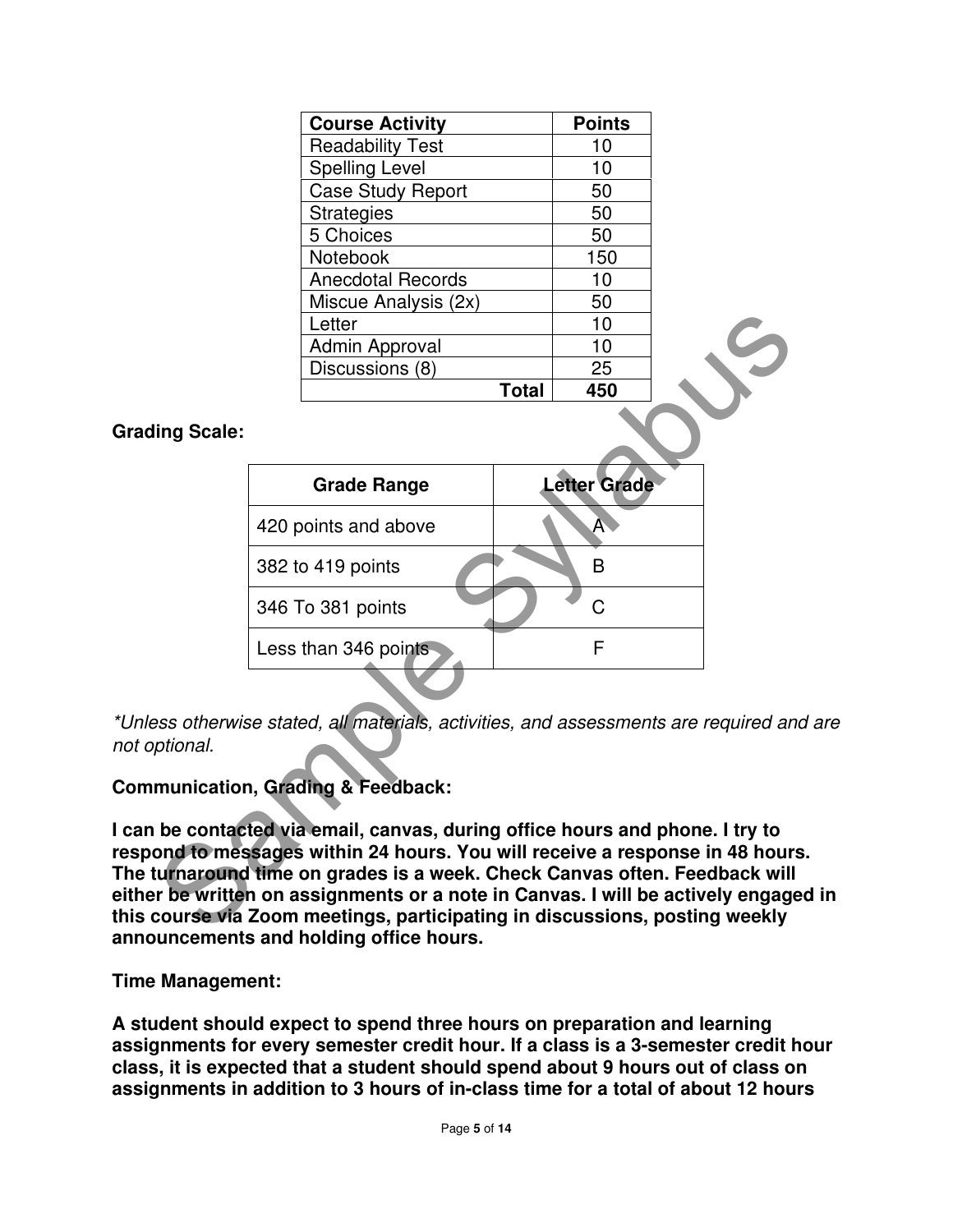**per week to obtain an "A" in a class. It is important to develop a Time Management Plan to be successful.**

# **Policies**

#### **Discussion Board**

Discussion Board is primarily for discussing course related topics and issues. Best practices are:

- Read all message postings in online discussion.
- Respond to the question directly
- Reply to minimum of two other student posts.
- Use a person's name in the body of your message when you reply to their message.
- Avoid postings that are limited to 'I agree' or 'great idea', etc.
- Ensure responses to questions are meaningful, reflective.
- Support statements with concepts from course readings, refer to personal experience, examples.
- Follow **Rules of Behavior (below).**

### **Rules of Behavior**

paradicular message postings in online discussion.<br>
Respond to the question directly<br>
Respond to the question directly<br>
Reply to minimum of two other student posts.<br>
Use a person's name in the body of your message when you Discussion areas are public to every student in this class (including your instructor) who will see what you write. Please pay attention to the language you use and adhere to the following guidelines:

- Do not post anything too personal.
- Do not use language that is inappropriate for a classroom setting or prejudicial in gender, race, or ethnicity.
- Do not use all caps in the message box unless you are emphasizing (it is considered shouting).
- Be courteous and respectful to other people on the list
- Do not overuse acronyms like you would use in text messaging. Some of the list participants may not be familiar with acronyms.
- Use line breaks and paragraphs in long responses.
- Write your full name at the end of the posting.
- Be careful with sarcasm and subtle humor; one person's joke is another person's insult.

### **Make-Up/Late Submission Policy**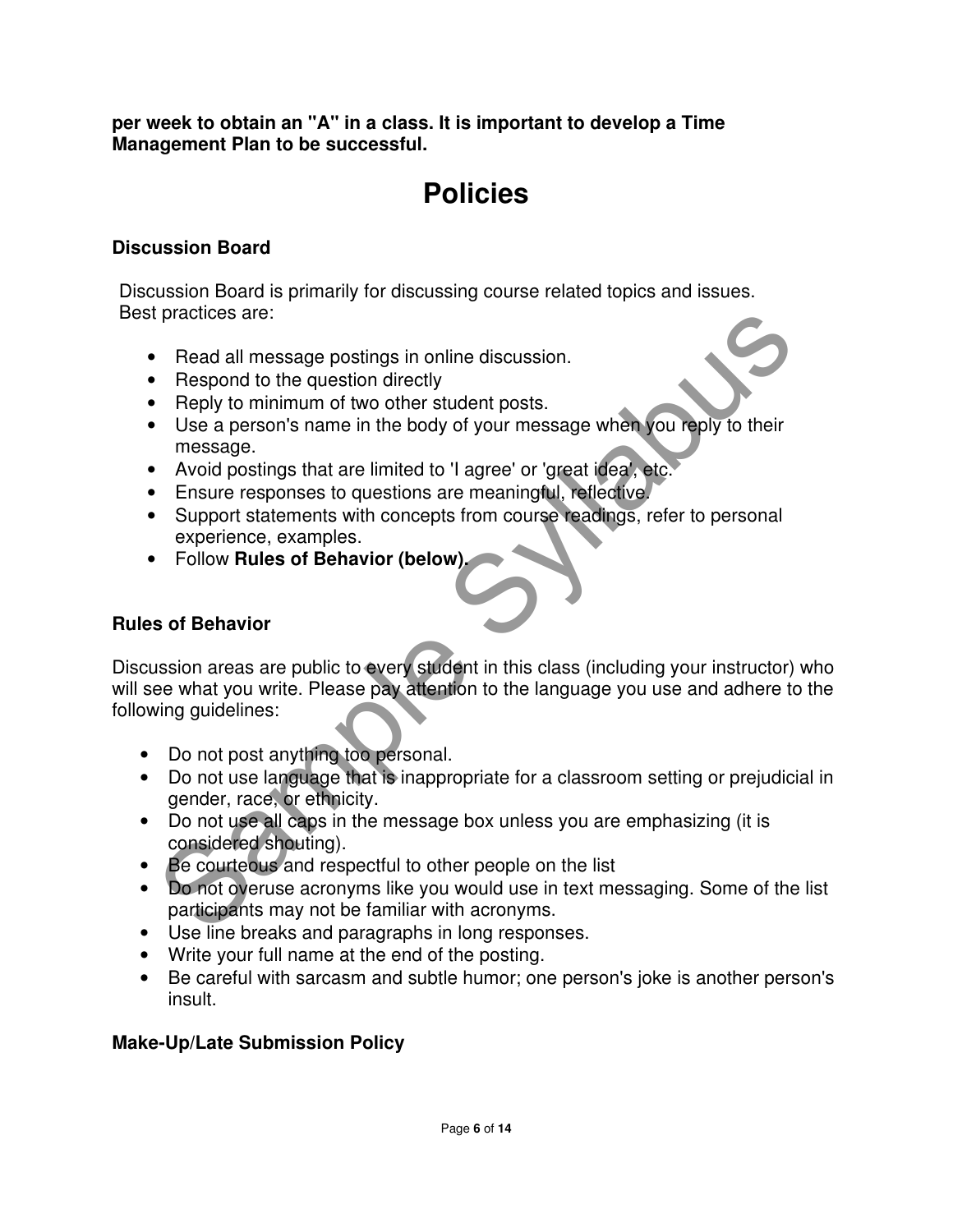All course activities must be submitted before or on set due dates and times. **Five** points will be deducted, **PER DAY** for any assignment turned in late. If the student is unable to abide by the due dates and times, it is their responsibility to contact the instructor immediately.

### **Academic Dishonesty/Plagiarism/Cheating**

The academic community regards academic dishonesty as an extremely serious matter, with serious consequences. Any effort to gain an advantage not given to all students is dishonest whether or not the effort is successful. Any suspicion of academic dishonesty will be reported and investigated. A student who engages in scholastic dishonesty that includes, but is not limited to cheating, plagiarism, and collusion will receive an "F" for the course.

All persons involved in academic dishonesty will be disciplined in accordance with University regulations and procedures. For complete information on UTPB student conduct and discipline procedures consult the University's Handbook:Scholastic Dishonesty.

meat whether or not the ellort is successibil. Any suspicion of academic dishonest<br>the eponted and investigated. A student who engages in scholastic dishonsely that<br>des, but is not limited to cheating, plagiarism, and coll **Academic dishonesty** includes, but is not limited to cheating, plagiarism, collusion, falsifying academic records, misrepresenting facts, the submission for credit of any work or materials that are attributable in whole or in part to another person, taking an examination for another person, any act designed to give unfair advantage to a student such as, but not limited to, submission of essentially the same written assignment for two courses without the prior permission of the instructor, or the attempt to commit such acts.

**Plagiarism** includes, but is not limited to the appropriation of, buying, receiving as a gift, or obtaining by any means material that is attributable in whole or in part to another source, including words, ideas, illustrations, structure, computer code, other expression and media, and presenting that material as one's own academic work being offered for credit.

# **Attendance and Class Participation**

Regular and active participation is an essential, unmistakably important aspect of this online course. Students will log on a minimum of three times every seven days. All students are expected to do the work assigned, notify the instructor when emergencies arise.

# **Tracking**

Learning management systems have tracking features. Statistics are collected that quantifies how often and when students are active in the course and provides information if the student has accessed different pages of the course.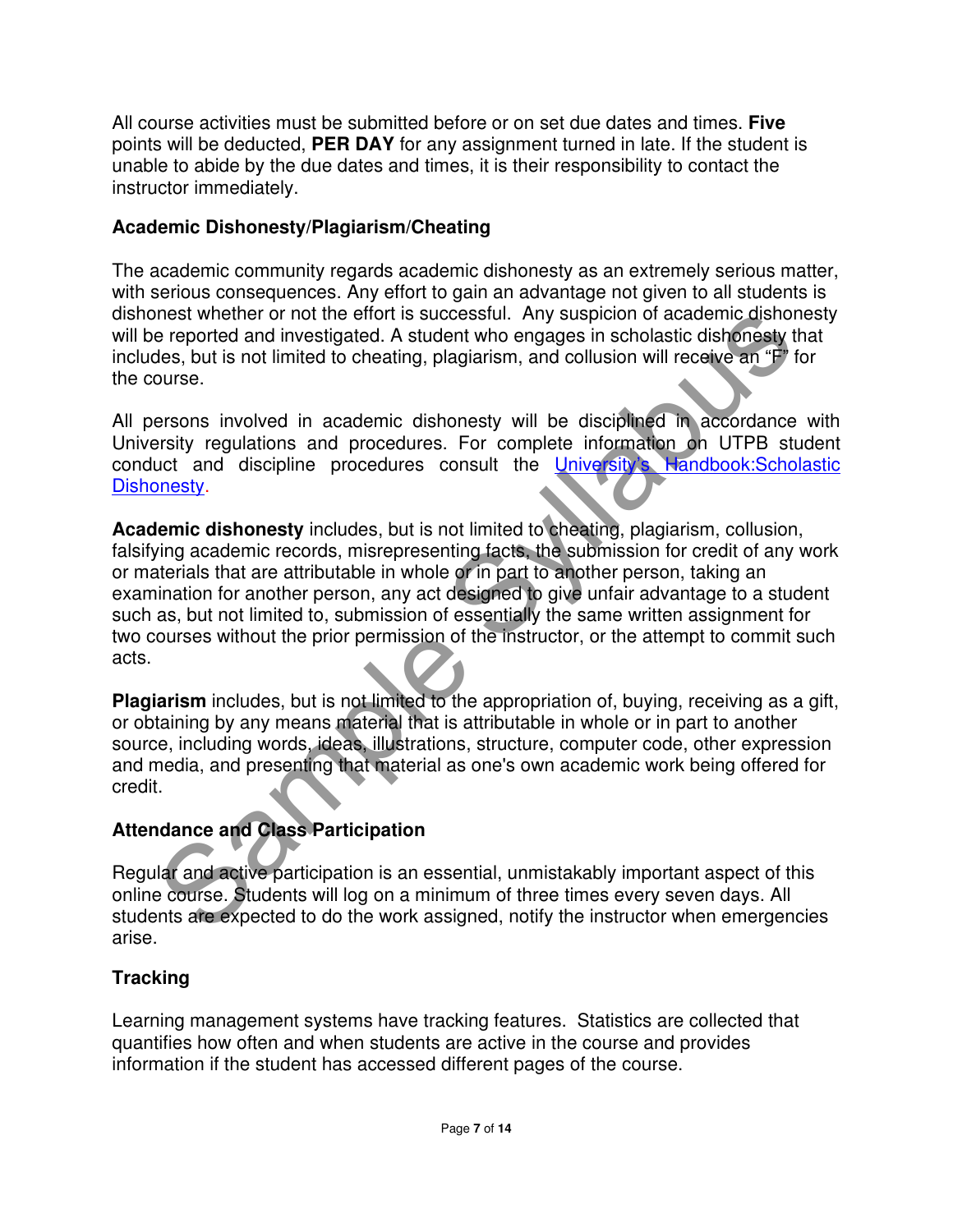#### **Absenteeism**

All the course activities have set dates to be completed and submitted. After the due dates the activities will not be available for the students. Not logging into an online course is considered absenteeism. Contact instructor immediately in case of emergency medical situation.

#### **Course Incomplete/Withdrawal/Grade Appeal**

All students are required to complete the course within the semester they are signed up. Incomplete grades for the course are rarely given and will only be considered if the student has met **all** of the following conditions:

- Completed 75% or more of the coursework,
- Earned (at the time of the Incomplete request) a B or better average on all coursework,
- Submitted a valid, documented excuse for not being able to complete the course on time, and
- Has contacted the instructor prior to the last day of regular classes (full semester/face-to-face students) or one week prior to the last week of classes (online/8 week session).

udents are required to complete the course are relative that in the semester they are signed<br>upplete grades for the course are rarely given and will only be considered if<br>the has met all of the following conditions:<br>
Compl Students must submit a written (electronic) petition for an extension and sign a contract that lists the remaining coursework to be completed and due dates. If the assignments and activities identified in the petition are not completed by the agreed upon due date, the student's grade will revert to a "F" two semesters after the original "I" grade was submitted.

Students are advised to review the University policy on Satisfactory Academic Progress and Financial Aid Probation that may result from course withdrawals or incompletes.

Find information and dates regarding drops and withdrawals consult the University Handbook: Drops and Withdrawals and Appeal Process.

Accommodation for Students with Disabilities

**Students with Disabilities:** The University of Texas Permian Basin in compliance with the Americans with Disabilities Act and Section 504 of the Rehabilitation Act provides "reasonable accommodations" to students with disabilities. Only those students, who an instructor has received an official Letter of Accommodation (LOA) sent by the Office of ADA for students, will be provided ADA academic accommodations.

**ADA Officer for Students:** Mr. Paul Leverington **Address:** Mesa Building 4243/4901 E. University, Odessa, Texas 79762 **Voice Telephone:** 432-552-4696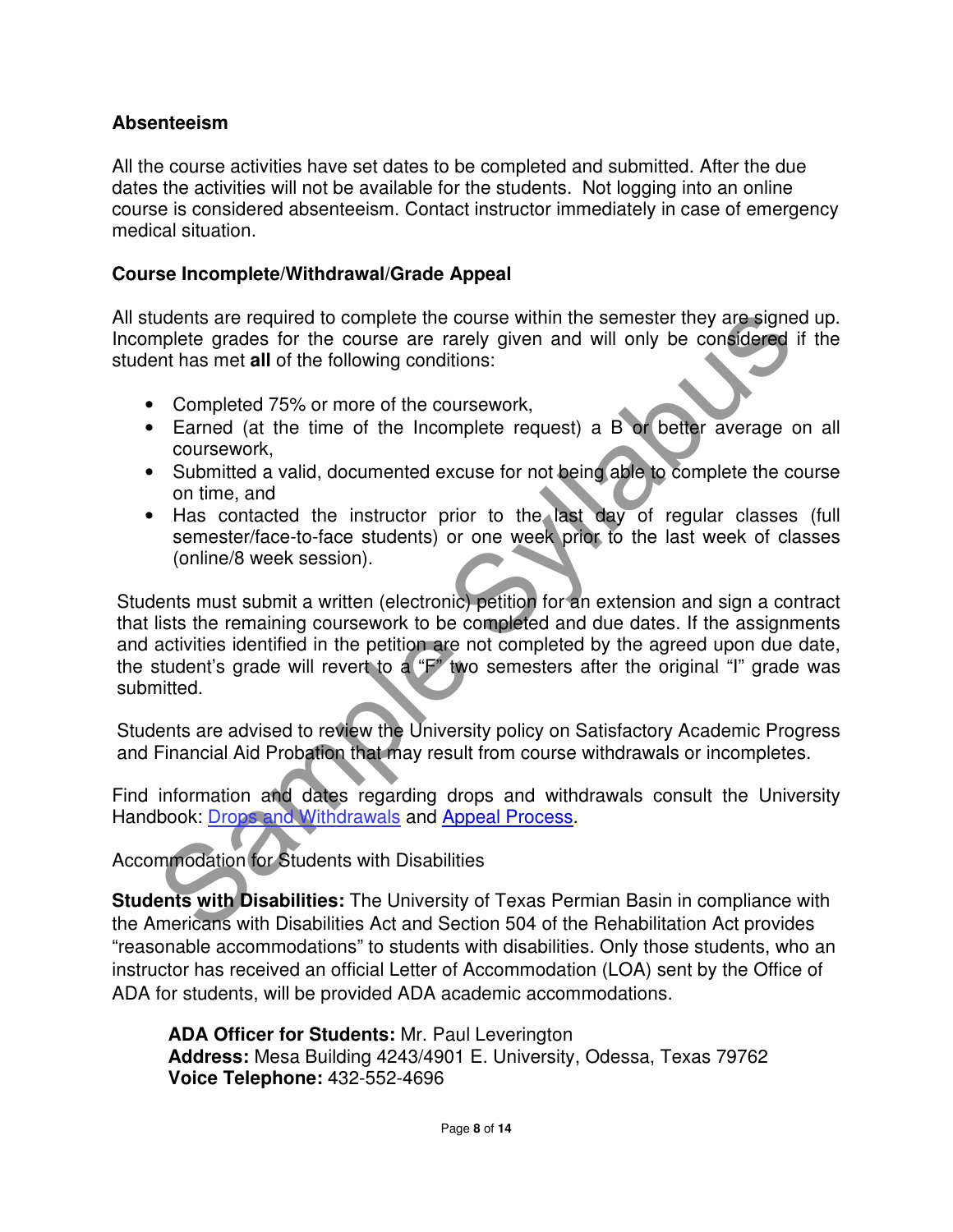### **Email:** ada@utpb.edu

For the accessibility and privacy statements of external tools used within courses, go to Accessibility and Privacy Statements.

# **Computer Skills, Technical & Software Requirements**

Students can use cloud version of Word, PowerPoint and other Microsoft products through use of their UTPB Outlook 365 and UTPB email address. For more information refer to **UTPB Office 365 Page**.

### **Computer Technical Requirements See Technical Requirements.**

### **Online Student Authentication**

In use of fireformation of propriation of approach and a schedule propriation in the UTFB Office 365 Page.<br>
puter Technical Requirements See <u>Technical Requirements</u><br>
be Student Authentication<br>
are student durination to re UTPB requires that each student who registers for an online course is the same student who participates in, completes, and receives credit for the course. UTPB's Distance Education Policy requires faculty members to employ at least two methods of verification to ensure student identities. To access online courses students must login to the UTPB learning management system using their unique personal identifying username and secure password. UTPB's Distance Education Policy requires at least one additional student identification method within the course that has been determined and approved by the faculty or academic program. This course satisfies the second method of student authentication by: presentation of approved photo ID\* by assignment

\*Approved up to date photo identifications are: passports, government issued identification, driver's licenses, military ID from DoD. Dual credit and early college high school students use school district identifications.

# **Preparation for Emergencies**

### **Computer Crash**

Not having a working computer or a crashed computer during the semester will NOT be considered as an acceptable reason for not completing course activities at a scheduled time. NOTE: Identify a second computer before the semester begins, that you can use when/if your personal computer crashes.

### **Complete Loss of Contact**

If you lose contact with course connectivity completely (i.e. you cannot contact me via Canvas or email), you need to call instructor, and leave message regarding connectivity loss and contact information.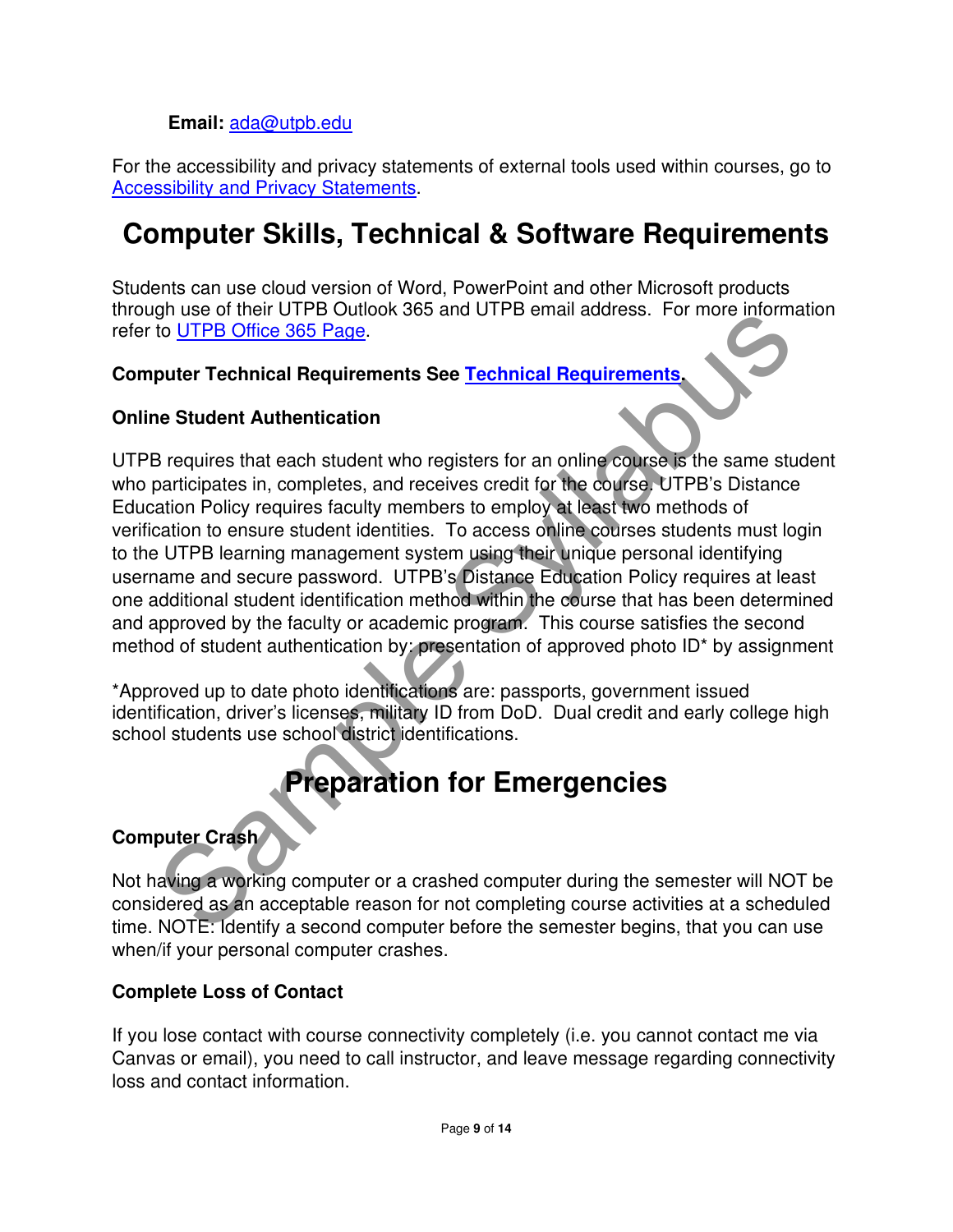### **Lost/Corrupt/Missing Files**

You must keep/save a copy of every project/assignment on an external drive, UTPB Outlook 365 OneDrive, or personal computer. In the event of any kind of failure (e.g. virus infection, student's own computer crashes, loss of files in cyberspace, etc.) or any contradictions/problems, you may be required to resubmit the files.

# **End-of-Course Evaluation & Instructor Evaluation**

| Every student is encouraged to complete an end of course evaluation survey provided<br>by UTPB. During the last two weeks of class, there will be an announcement in Canvas,<br>an email, and a button in your course navigation that will take you to any available<br>surveys. |                                                                                              |  |  |
|----------------------------------------------------------------------------------------------------------------------------------------------------------------------------------------------------------------------------------------------------------------------------------|----------------------------------------------------------------------------------------------|--|--|
| The survey is anonymous and your responses are confidential. Your feedback is critical<br>to us and to your instructor as we strive to improve our offerings, and our support of<br>you, the students.                                                                           |                                                                                              |  |  |
|                                                                                                                                                                                                                                                                                  | <b>Student Support Services</b>                                                              |  |  |
| <b>SERVICE</b>                                                                                                                                                                                                                                                                   | <b>CONTACT</b>                                                                               |  |  |
| <b>ADA</b><br>Accommodation/Support                                                                                                                                                                                                                                              | <b>Services for Students with Disabilities</b><br>$(432) 552 - 4696$                         |  |  |
| <b>Testing Services</b>                                                                                                                                                                                                                                                          | <b>Testing Services &amp; Academic Accommodations</b><br><b>Department</b><br>(432) 552-2630 |  |  |
| Advising                                                                                                                                                                                                                                                                         | (432) 552-2661<br><b>UTPB Academic Advising Center</b>                                       |  |  |
| <b>Bookstore</b>                                                                                                                                                                                                                                                                 | <b>UTPB Campus Bookstore</b><br>(432) 552-0220                                               |  |  |
| Email, Outlook 365,<br>my.utpb.edu                                                                                                                                                                                                                                               | <b>Information Technology</b>                                                                |  |  |
| Financial Aid and<br>Scholarship                                                                                                                                                                                                                                                 | <b>UTPB Financial Aid</b><br>(432) 552-2620                                                  |  |  |

# **Student Support Services**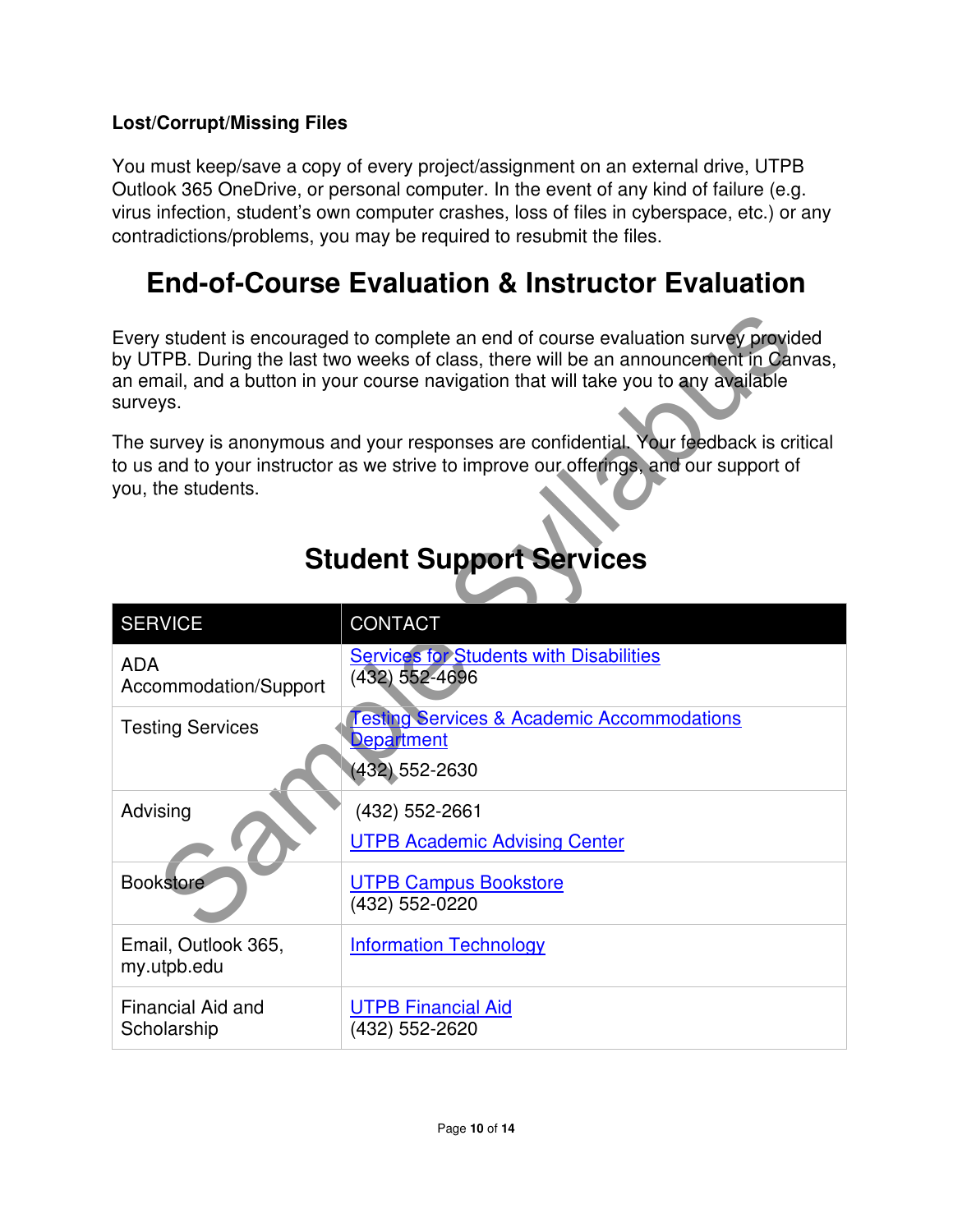| The J. Conrad Dunagan Library Online at<br>Library<br>(432) 552-2370<br><b>UTPB Registrar</b><br>Registrar<br>(432) 552-2635<br><b>Student Services</b><br><b>Student Services</b><br>(432) 552-2600<br><b>Technical Support</b><br>Canvas<br>1-866-437-0867<br>If you are taking courses through UTPB the following links<br><b>Tutoring &amp; Learning</b><br>provide services: <b>Smarthinking Online Tutoring</b> (provides<br><b>Resources</b><br>tutoring services), SmarterMeasure (measures learner<br>readiness for online course).<br><b>Disclaimer &amp; Rights</b><br>Information contained in this syllabus was to the best knowledge of the instructor<br>considered correct and complete when distributed for use in the beginning of the<br>semester. However, the instructor reserves the right, acting within the policies and<br>procedures of UTPB to make changes in the course content or instructional techniques<br>without notice or obligation. The students will be informed about the changes, if any.<br><b>Copyright Statement</b><br>Many of the materials that are posted within UTPB courses are protected by copyright<br>law. These materials are only for the use of students enrolled in the course and only for<br>the purpose of the course. They may not be further retained or disseminated. | <b>SERVICE</b> | <b>CONTACT</b> |  |  |
|---------------------------------------------------------------------------------------------------------------------------------------------------------------------------------------------------------------------------------------------------------------------------------------------------------------------------------------------------------------------------------------------------------------------------------------------------------------------------------------------------------------------------------------------------------------------------------------------------------------------------------------------------------------------------------------------------------------------------------------------------------------------------------------------------------------------------------------------------------------------------------------------------------------------------------------------------------------------------------------------------------------------------------------------------------------------------------------------------------------------------------------------------------------------------------------------------------------------------------------------------------------------------------------------------------------------------------------|----------------|----------------|--|--|
|                                                                                                                                                                                                                                                                                                                                                                                                                                                                                                                                                                                                                                                                                                                                                                                                                                                                                                                                                                                                                                                                                                                                                                                                                                                                                                                                       |                |                |  |  |
|                                                                                                                                                                                                                                                                                                                                                                                                                                                                                                                                                                                                                                                                                                                                                                                                                                                                                                                                                                                                                                                                                                                                                                                                                                                                                                                                       |                |                |  |  |
|                                                                                                                                                                                                                                                                                                                                                                                                                                                                                                                                                                                                                                                                                                                                                                                                                                                                                                                                                                                                                                                                                                                                                                                                                                                                                                                                       |                |                |  |  |
|                                                                                                                                                                                                                                                                                                                                                                                                                                                                                                                                                                                                                                                                                                                                                                                                                                                                                                                                                                                                                                                                                                                                                                                                                                                                                                                                       |                |                |  |  |
|                                                                                                                                                                                                                                                                                                                                                                                                                                                                                                                                                                                                                                                                                                                                                                                                                                                                                                                                                                                                                                                                                                                                                                                                                                                                                                                                       |                |                |  |  |
|                                                                                                                                                                                                                                                                                                                                                                                                                                                                                                                                                                                                                                                                                                                                                                                                                                                                                                                                                                                                                                                                                                                                                                                                                                                                                                                                       |                |                |  |  |
|                                                                                                                                                                                                                                                                                                                                                                                                                                                                                                                                                                                                                                                                                                                                                                                                                                                                                                                                                                                                                                                                                                                                                                                                                                                                                                                                       |                |                |  |  |
|                                                                                                                                                                                                                                                                                                                                                                                                                                                                                                                                                                                                                                                                                                                                                                                                                                                                                                                                                                                                                                                                                                                                                                                                                                                                                                                                       |                |                |  |  |
|                                                                                                                                                                                                                                                                                                                                                                                                                                                                                                                                                                                                                                                                                                                                                                                                                                                                                                                                                                                                                                                                                                                                                                                                                                                                                                                                       |                |                |  |  |
| <b>Schedule</b>                                                                                                                                                                                                                                                                                                                                                                                                                                                                                                                                                                                                                                                                                                                                                                                                                                                                                                                                                                                                                                                                                                                                                                                                                                                                                                                       |                |                |  |  |
| Instructor reserves the right to make changes in the schedule to meet the needs to the class.<br>Key for reading assignments: The Dyslexia Advantage ( $\overline{EE}$ )                                                                                                                                                                                                                                                                                                                                                                                                                                                                                                                                                                                                                                                                                                                                                                                                                                                                                                                                                                                                                                                                                                                                                              |                |                |  |  |

### **Disclaimer & Rights**

# **Copyright Statement**



**Instructor reserves the right to make changes in the schedule to meet the needs to the class.**  Key for reading assignments: *The Dyslexia Advantage (EE)* 

*Miscue Analysis Made Easy: (W)* 

*When Kids Can't Read What Teachers Can Do (B)*

| <b>DATE</b> | <b>Assignments/Activities/Topics</b>                          | Due Date |
|-------------|---------------------------------------------------------------|----------|
| Week 1      | Review of syllabus; permission letters, ethics and locating a |          |
|             | participant                                                   |          |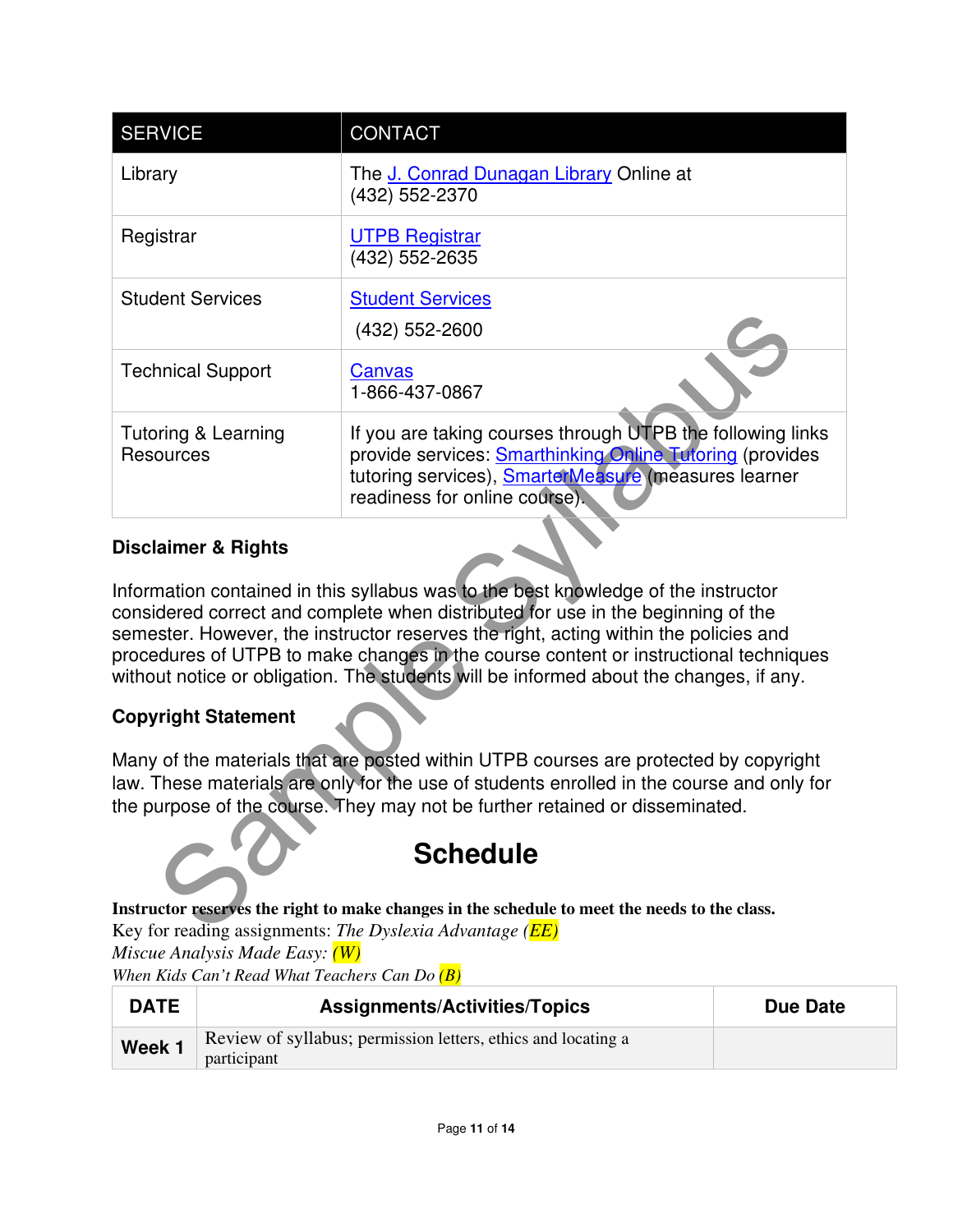| <b>DATE</b>      | <b>Assignments/Activities/Topics</b>                                                                                                                                                                                     | <b>Due Date</b>                                                                                                                                                                                                                                                                               |
|------------------|--------------------------------------------------------------------------------------------------------------------------------------------------------------------------------------------------------------------------|-----------------------------------------------------------------------------------------------------------------------------------------------------------------------------------------------------------------------------------------------------------------------------------------------|
| Week 2           | Miscue analysis; dyslexia; preparing and conducting appropriate Burke<br>interview pp.106-107 in Miscue Analysis Made Easy; Giving word list<br>placement tests to identify level of where to start with student         | Chps. $1 - 3$ (W)<br>Begin reading handout<br>from chp. 6 (SS)<br>Read part 1(EE)<br>skim ch $1(B)$                                                                                                                                                                                           |
| Week 3           | Beers Text: Intervention Strategies; Determining reading level; explicit<br>instruction; noting reading behaviors effectively; preparing and<br>administering Think aloud strategy; Identifying additional student needs | Respond to discussion<br>Chps. $4&5$ (W)<br>Skim Chapters 2&3 (B)<br>begin reflective<br>notebook<br>Part II: Chapter 3 (EE)<br>Continue reading<br>handout                                                                                                                                   |
| <b>Week</b><br>4 | Before, during and after reading<br>Preparing anticipation guide (p.78) or probable selection and administer<br>Prepare reserved intervention strategies (B)                                                             | ch $8$ (W) & ch $6$ (B)<br>PartXI ch 6 (EE)<br>General tutoring<br>sessions beg. this week<br>Respond to discussion                                                                                                                                                                           |
| Week 5           | How is tutoring going?<br>Special populations<br>Prepare and administer rereading strategy p. 112 (B)                                                                                                                    | Part VII chapter 7 (B)<br>ch 7 EE<br>Bring results to class<br>for discussion<br>Continue tutoring                                                                                                                                                                                            |
| Week 6           | How is tutoring going?<br>Prepare and administer text reformation p.162 (B)<br>Construct retelling strategy (B) use index to locate                                                                                      | chapter $8(B)$<br>Continue tutoring                                                                                                                                                                                                                                                           |
| Week 7           | Reaching the At-Risk Adolescent Reader<br>Good Retellings<br>Construct Diagnostic Rereading and administer to student.<br>Logographic<br>Dyslexia and Interventions                                                      | Do Logographic<br>strategy with student<br>and be prepared to<br>discuss how this<br>strategy can help build<br>vocabulary<br>comprehension<br>ch8(W)<br>study Miscue Analysis<br>conventions handout in<br>resources<br>study Appendix $E(W)$<br>revisit Appendix I (W)<br>Continue tutoring |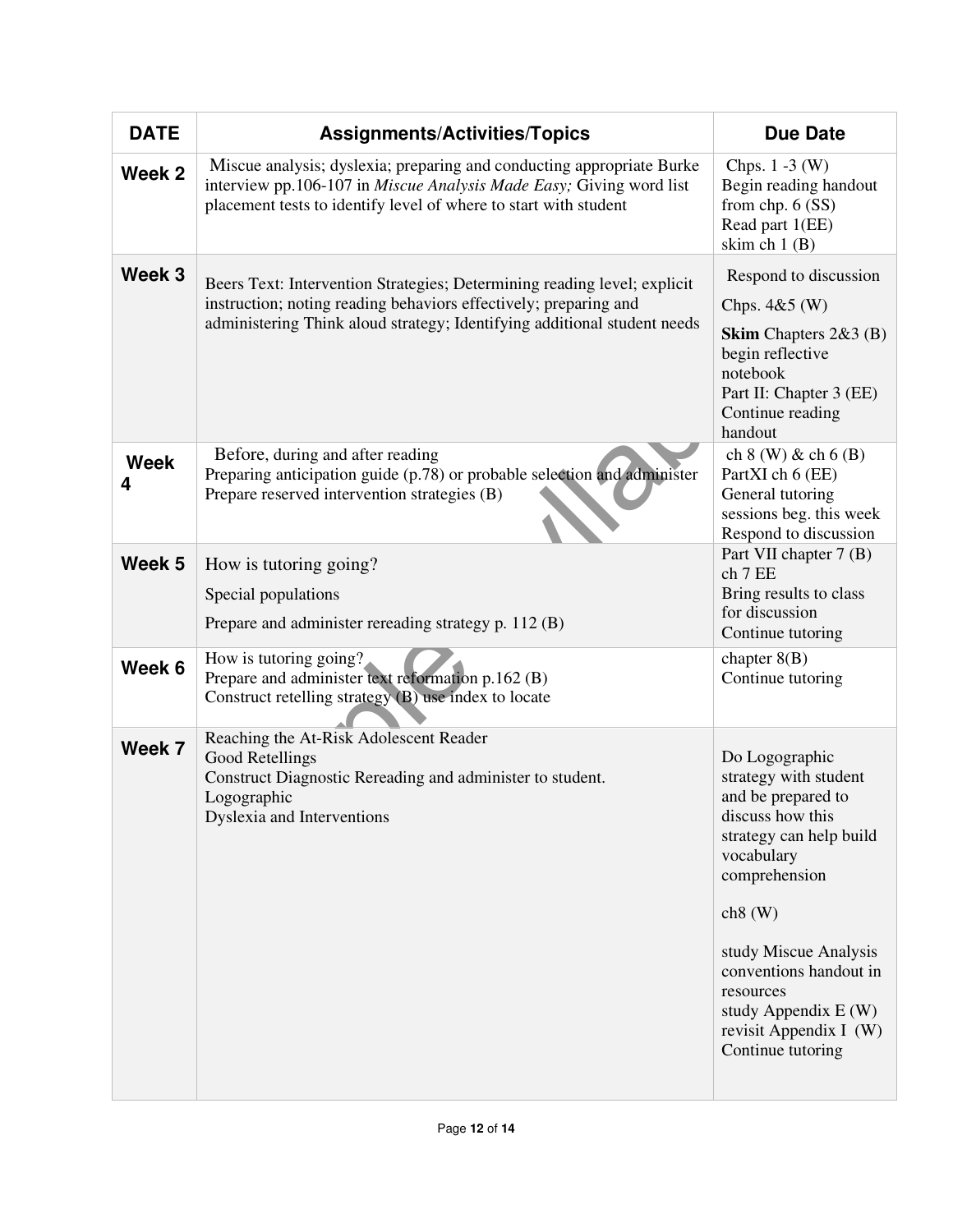| <b>DATE</b>       | <b>Assignments/Activities/Topics</b>                                                                                                                                                                                                                                                                                            | <b>Due Date</b>                                                                                                                          |
|-------------------|---------------------------------------------------------------------------------------------------------------------------------------------------------------------------------------------------------------------------------------------------------------------------------------------------------------------------------|------------------------------------------------------------------------------------------------------------------------------------------|
| Week 8            | Meet with student to explain how and why you are taking notes. If child<br>is capable, let them help with coding the MCA selection.<br>Revisit Ch 8 (W); Study Appendix D (W) p.115                                                                                                                                             | Continue tutoring Send<br>message to instructor<br>regarding your<br>conversation with your<br>student.                                  |
|                   | <b>SPRING BREAK!</b>                                                                                                                                                                                                                                                                                                            |                                                                                                                                          |
| Week 9            | Teaching ELL students; Fluency in general; Vocabulary Development;<br>Sharing data for peer input<br>Discuss: Ten General Principles of Instruction (Dyslexia component)                                                                                                                                                        | Ch9(W & B)<br>Continue tutoring                                                                                                          |
| <b>Week</b><br>10 | Administer 2 <sup>nd</sup> MCA: Use same selection that was used on first MCA,<br>the same way as the first time for $1:1$ comparison<br>code and analyze 2 <sup>nd</sup> MCA,<br>search for patterns, compare 1 <sup>st</sup> MCA to 2 <sup>nd</sup> MCA                                                                       | part of ch 10 (B)<br>section: Teaching ELLs<br>to read & write in<br>English<br>ch10(W)<br>continue tutoring                             |
| <b>Week</b><br>11 | Second Language Acquisition<br>Reading instruction with dyslexia in mind<br>Prepare and administer one strategy of your choice<br>Wilde: Prepare final Burke Interview (repeat questions.1-3, 6.9.10) and<br>compare results to corresponding questions/answers in Burke interview<br>one. Use this info. in the final write up | Continue tutoring:<br>Practice thinking aloud<br>with your student: take<br>notes to share in class                                      |
| <b>Week</b><br>12 | Catch up time<br>Continue tutoring                                                                                                                                                                                                                                                                                              | browse and read parts<br>of interest in ch 11,12<br>(B)                                                                                  |
| <b>Week</b><br>13 | Addressing the affective filter with special populations<br>Process writing and the student with dyslexia<br>Beers: Making Use of Strategies<br>Administering closing interview                                                                                                                                                 |                                                                                                                                          |
| <b>Week</b><br>14 |                                                                                                                                                                                                                                                                                                                                 |                                                                                                                                          |
| <b>Week</b><br>15 |                                                                                                                                                                                                                                                                                                                                 |                                                                                                                                          |
| <b>Week</b><br>16 | Semester reflections                                                                                                                                                                                                                                                                                                            | Final MCA hand in<br><b>Final Student Portrait</b><br>Narrative Essay Due<br>Compare MCA 1 to<br>MCA 2 looking for<br>growth, changes in |